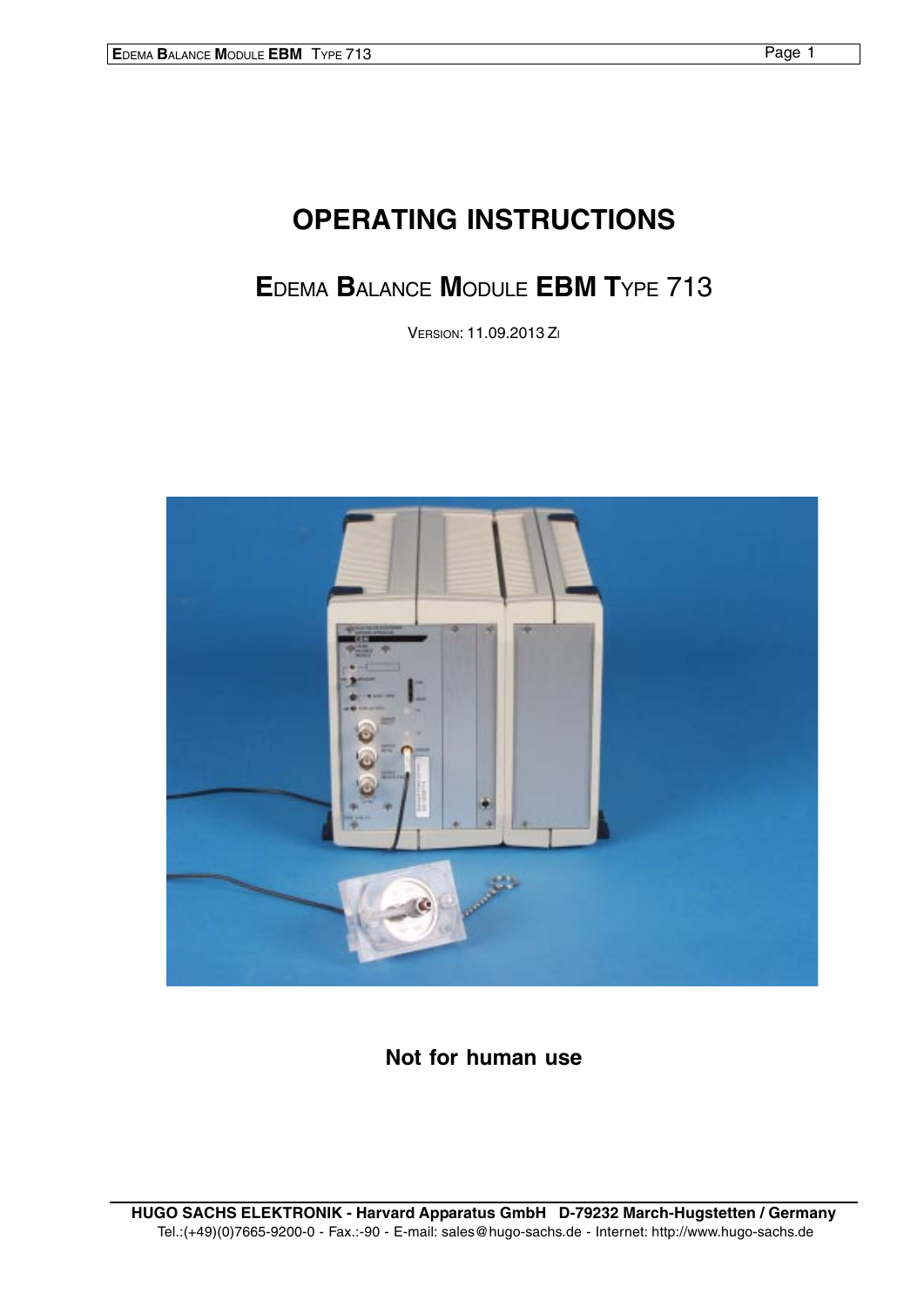# **Contents**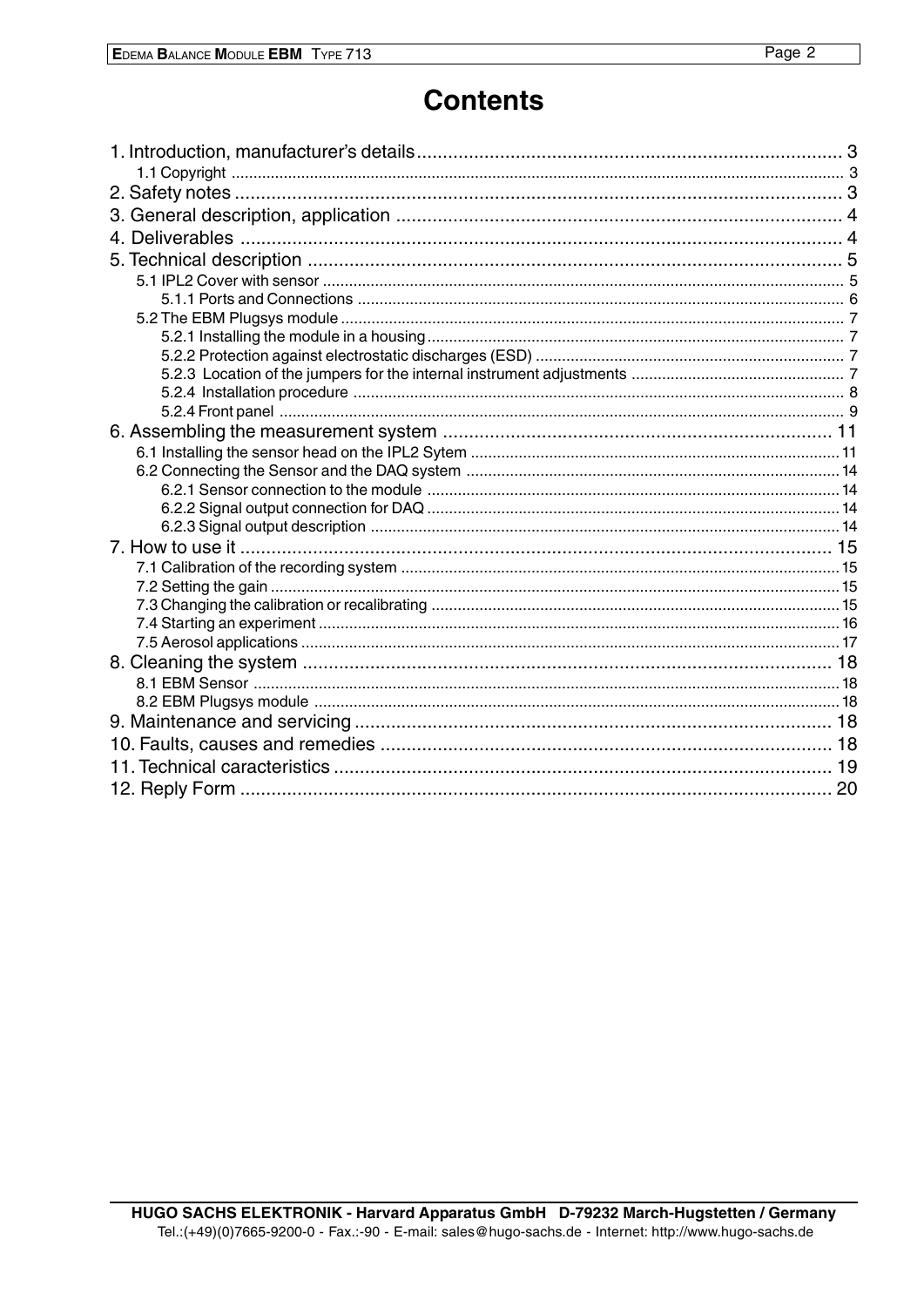# <span id="page-2-0"></span>**1. Introduction, manufacturer's details**

These Operating Instructions describe the function and use of the Edema Balance Module Type 713 with sensor for the IPL2 system for isolated ventilated and perfused rat or guinea pig lung).

 $\checkmark$ 

All the information in these Instructions have been drawn up after careful examination but does not represent a warranty of product properties. Alterations in line with technical progress are reserved.

Manufacturer's address: HUGO SACHS ELEKTRONIK-HARVARD APPARATUS GmbH Gruenstrasse 1, 79232 March-Hugstetten Germany

| Phone: | 07665/9200-0<br>$(int +49) 7665/9200-0$                |
|--------|--------------------------------------------------------|
| Fax:   | 07665/9200-90<br>$(int +49) 7665 - 9200 - 90$          |
| eMail: | sales@hugo-sachs.de                                    |
|        | Internet: www.hugo-sachs.de or www.harvardappartus.com |

# **1.1 Copyright**

This product and the corresponding documentation are protected by copyright. All rights reserved. This document must not be copied, photocopied, reproduced or translated, either as a whole or in parts, without prior written agreement by HUGO SACHS ELEKTRONIK - HARVARD APPARATUS GmbH, March/Hugstetten, Germany.

# **2. Safety notes**

#### **Warning:**

- 
- Be careful in working with aerosols, gases and gas mixtures. DANGER ! )
- The EBM System is designed for use in general laboratories, light industrial and office environments.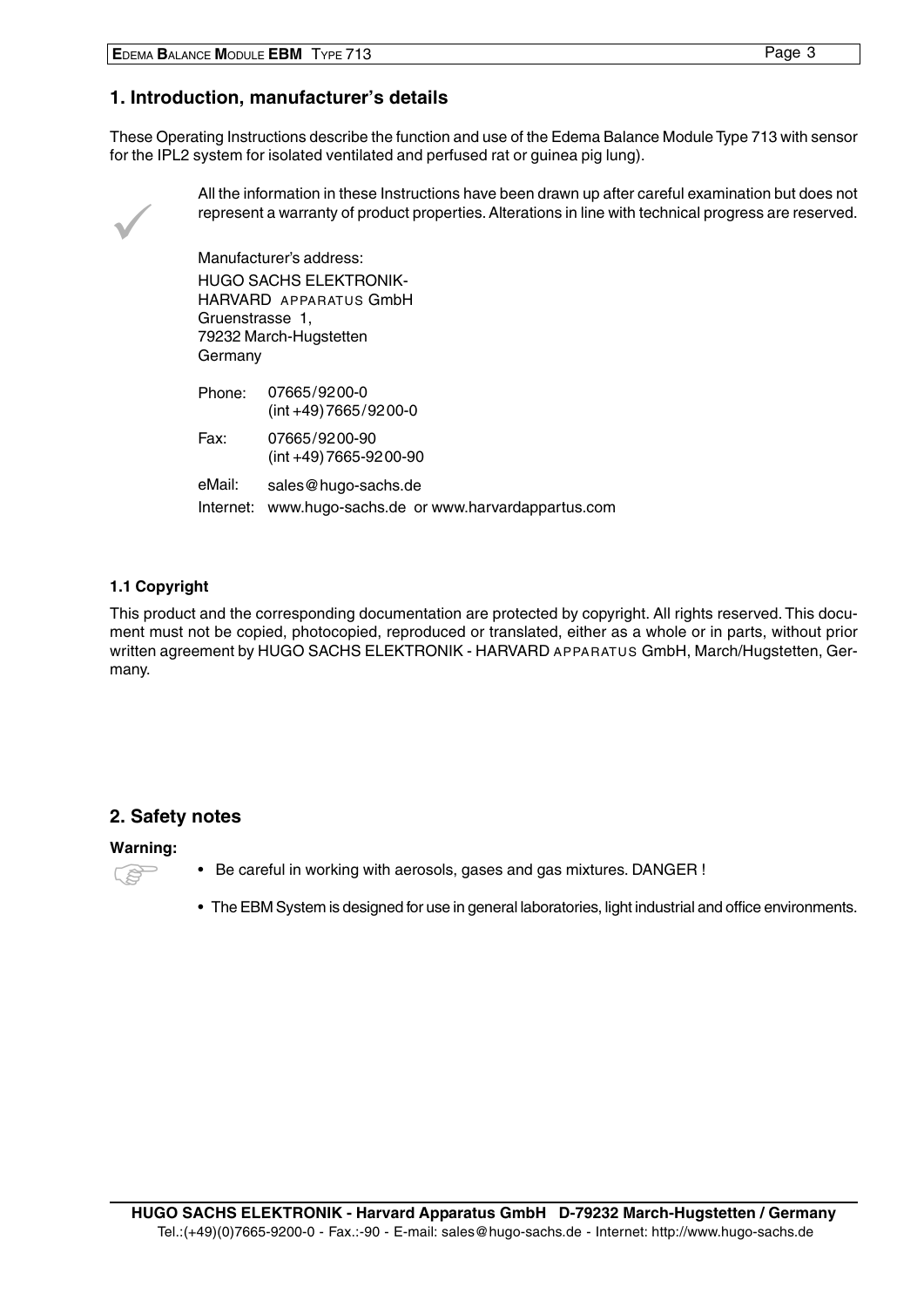# <span id="page-3-0"></span>**3. General description, application**

The Edema Balance module with transducer, named EBM later in that manual has been developed for continuous measurement of lung weight changed during experiments on isolated ventilated and perfused rat or guinea pig lungs in the IPL2 system of HSE-HA. In the IPL2 system the lung is ventilated by generating a negative pressure inside a thoracic chamber. That requires a weight sensor being located inside the sealed negative pressure ventilated volume.

The EBM has specially been constructed to be located inside the movable chamber cover and to receive the tracheal cannula as attachment.

# **4. Deliverables**

The delivery consists of:

- The EBM Plugsys module
- The transducer mounted into the IPL2 cover
- One BNC-BNC output cable (length 2 m)
- The Operating instructions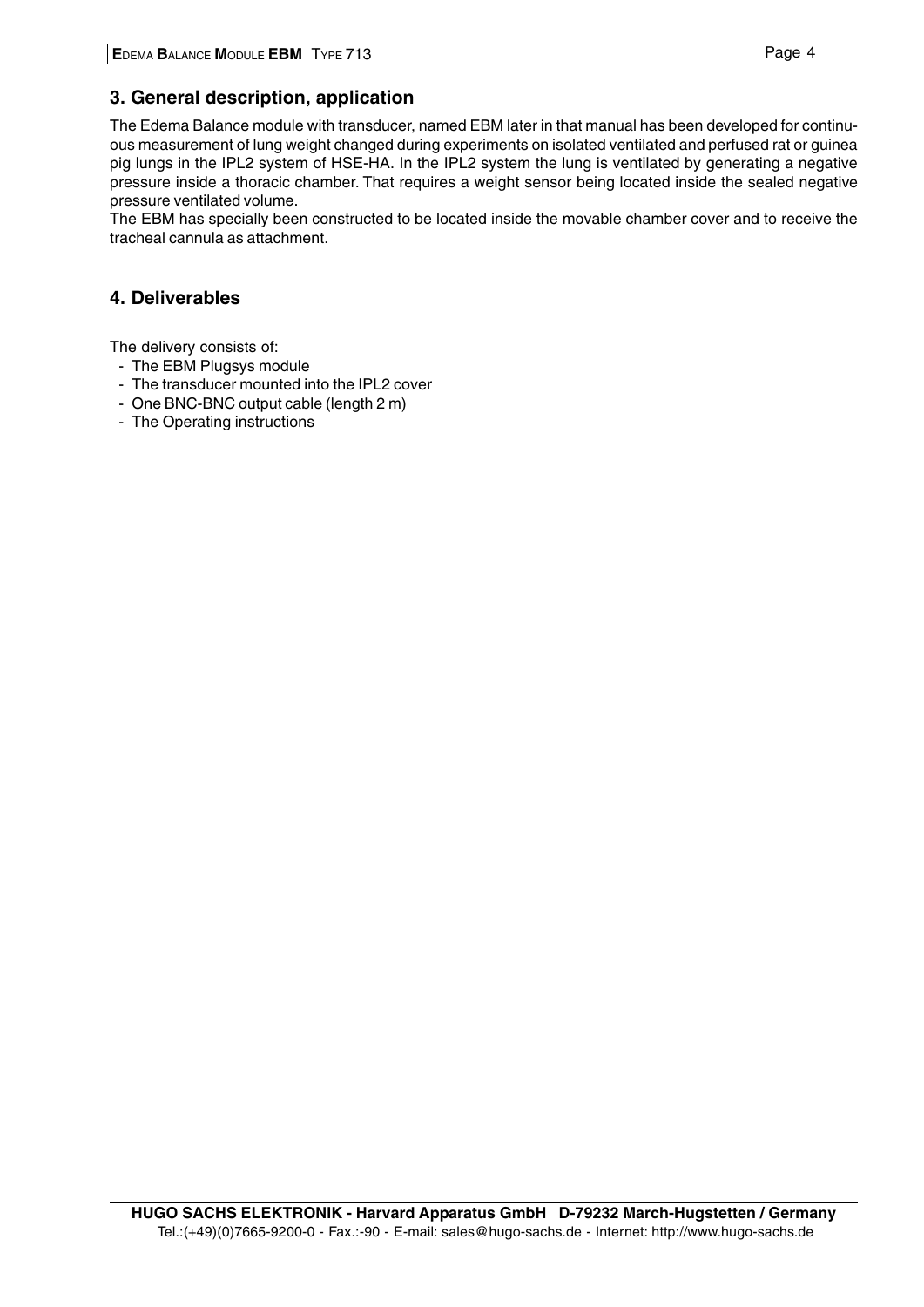<span id="page-4-0"></span>The system consists of the amplifier module which is a Plugsys plug-in module and the weight sensor mounted into the IPL2 cover.



*EBM module in a Plugsys Minicase and IPL2 Cover*

## **5.1 IPL2 Cover with sensor**

The IPL2 cover with weight sensor replaces the standard cover delivered originally with the unit. The cover present the same ports for the cannulae connection as well as for the pneumotachograph for measuring the respiratory flow. It allows also the supply of aerosols or gas mixture as bypass.

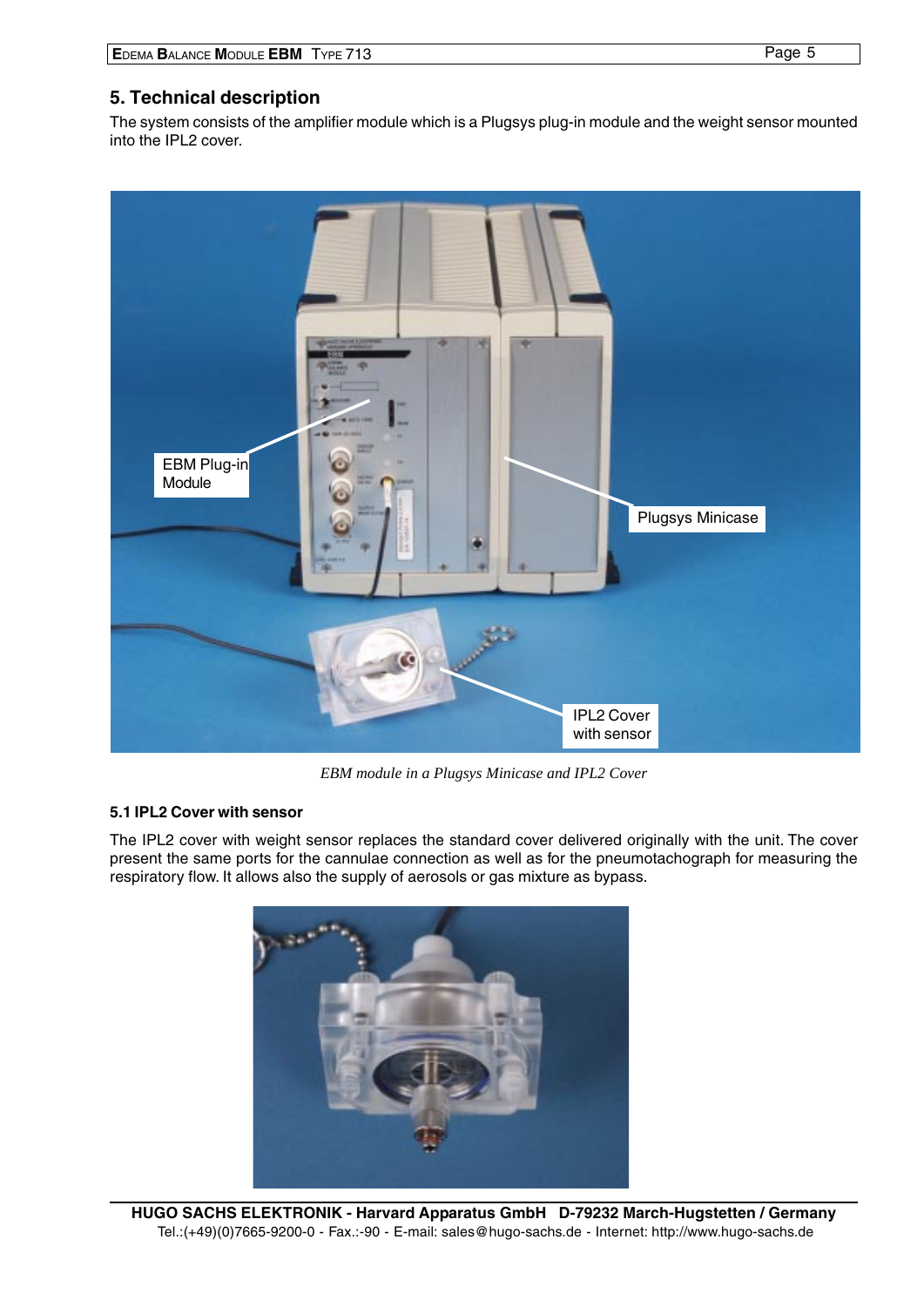## <span id="page-5-0"></span>**5.1.1 Ports and Connections**





Top view with sensor removed, stopper on the aerosol or gas



Bottom view with stopper on the aerosol or gas mixture port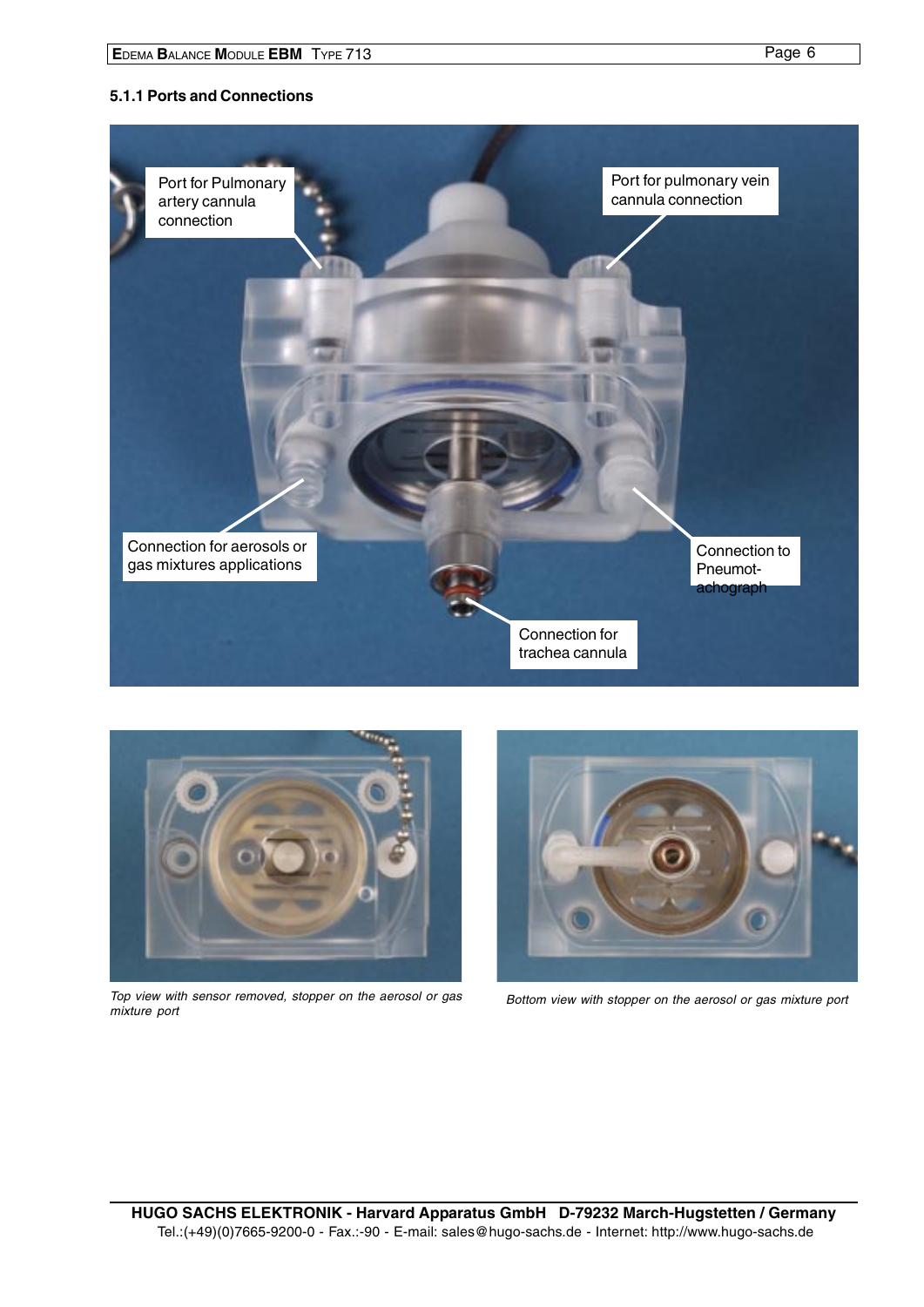## <span id="page-6-0"></span>**5.2 The EBM Plugsys module**

#### **5.2.1 Installing the module in a housing**

The EBM module is designed as a PLUGSYS module and has a width of 10E corresponding to three slots. It can be installed directly in any housing with a system bus. An exception is the PLUGSYS MiniCase Type 609, the EBM can also be operated in this housing but installation requires some soldered connections and it is therefore only supplied completely installed from the factory.

If you bought your module installed in a housing these adjustments already have been made in the factory prior to shipping.

### **5.2.2 Protection against electrostatic discharges (ESD)**

Modern electronic components are very sensitive to electrostatic discharges. Even the smallest electrostatic charge may damage the electronics or lead to faults. Therefore follow the steps described below in order to discharge any possible static electricity on your body.

- Equilibrate potentials by touching earthed metal objects, e.g. housing of some electrical equipment connected to the supply, central heating radiator etc.
- In order to avoid fresh electrostatic charges, do not move unnecessarily backwards and forwards on your working area. Where available, it is best to wear an antistatic wristband for continuous discharge of static electricity.
- When you remove the EBM from its antistatic packaging, touch first the front panel of the module to equilibrate the potentials.
- For the Jumpers adjustments (see 5.2.3) place the module flat on the foil of the antistatic packaging.
- Take care in handling the module, avoid bending the circuit board and unnecessary touching of its components.
- Before inserting the module in the housing, ensure potential equilibration between the module, yourself and the housing. First touch the metal housing before inserting the EBM.

#### Recommendations:

When handling the module during use it is equally important to ensure that no electrostatic discharges take place through the inner pins of the input or output sockets. For this reason you should always first provide potential equilibration between yourself, the PLUGSYS and the sensor or recording system.

#### **5.2.3 Location of the jumpers for the internal instrument adjustments**

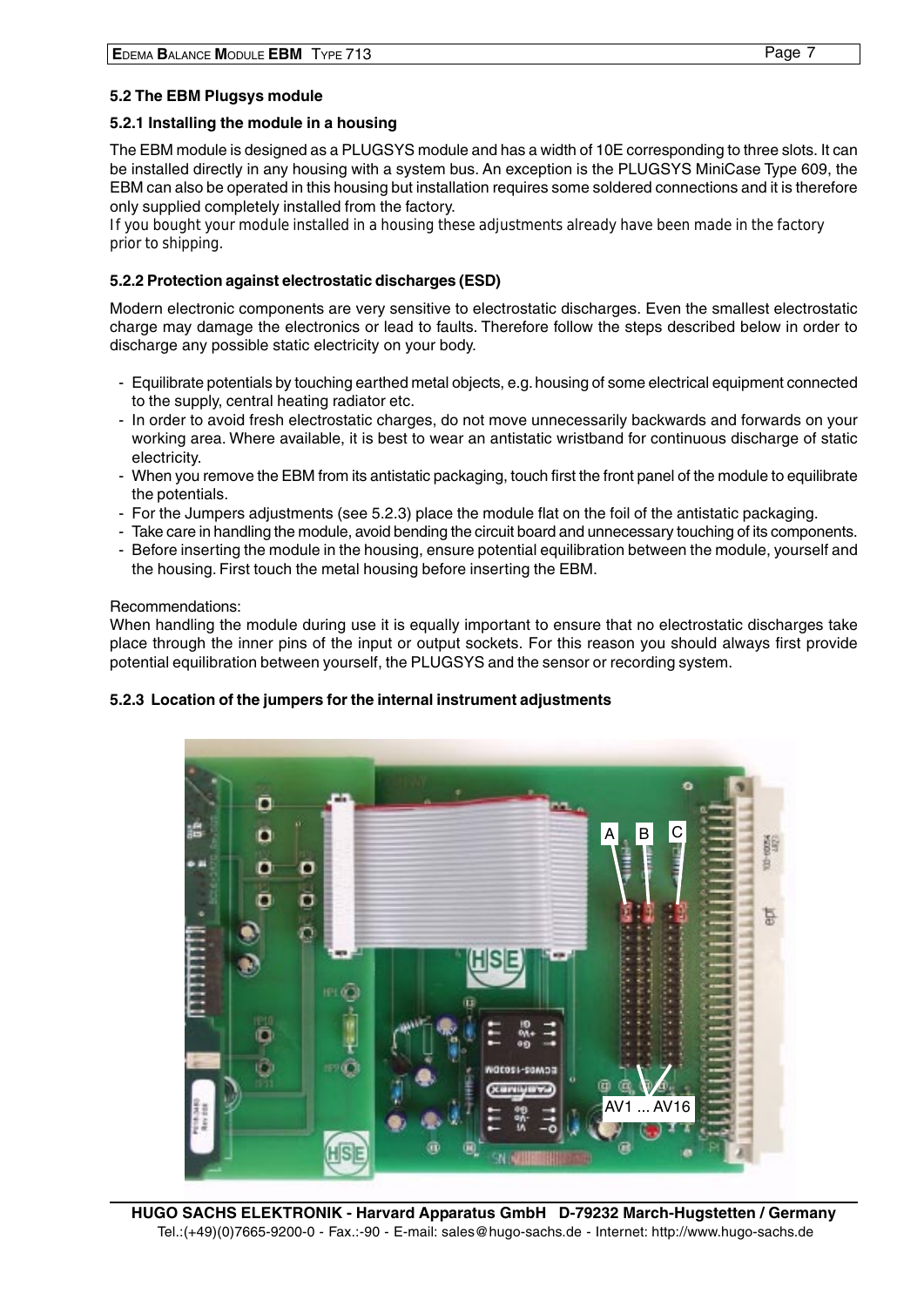<span id="page-7-0"></span>The three output signals Sensor Direct, 80 Hz and Mean (0.2 Hz) are on 3 coulums of pins. The other pin coulumns are connected to the bus lines AV1 ... AV16. When the board is positioned in front of you as in the image, the top pin is AV1 and the bottom Pin is AV16.

The image shows the jumpers in park position if the rear analog output is not used like in a Minicase or if the data acquisition system is connected on the front panel BNC sockets.

To connect one of the signals to the signal bus remove the jumper from the park position rotate it by 90° and connect the pin on the signal column to the AV line corresponding pin. Take care that there is no other signal in the system being connected on the same AV line.

## **5.2.4 Installation procedure**

Before the module is installed in a Plugsys housing 601 or 603 be sure you have made the internal adjustment for the connection of the analog outputs to the Plugsys signal bus. Note the precautions described in Section 5.2.4 which are absolutely essential in order to avoid electrostatic discharges.

Brief procedure (for full details see the Operating Manual of the housing):

- Switch off the housing and pull out the mains plug.
- Remove the blank panel at the housing slot position intended for the EBM module.
- Make the internal adjustments according to Section 4.2.
- Insert the EBM module, note the guide rails.
- Firmly push in the module, it must clearly engage with the bus connector.
- Screw on the front panel, reconnect the mains cable to the housing, and plug in the transducer.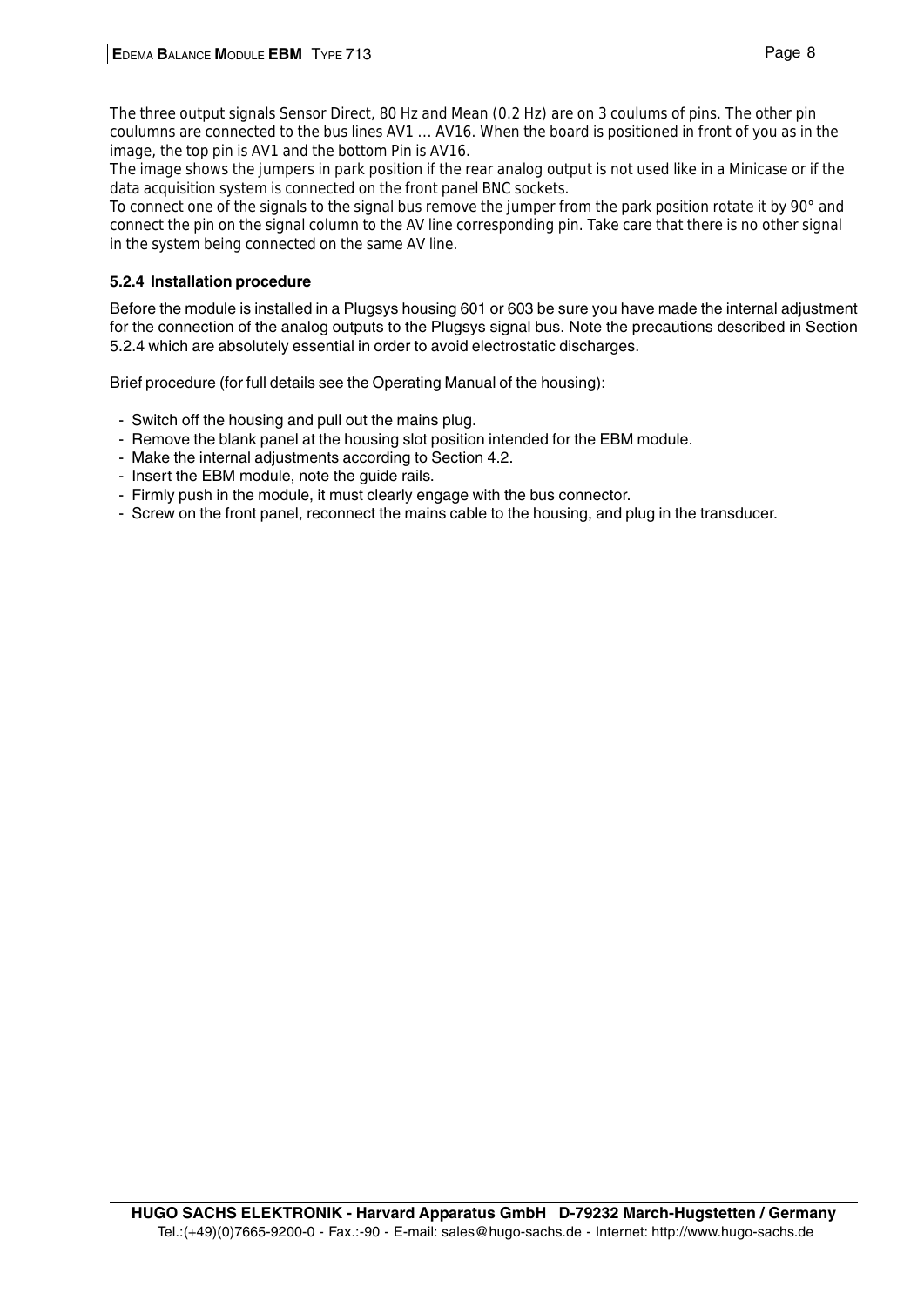### <span id="page-8-0"></span>**5.2.4 Front panel**



#### **Controls description**

#### Adjust Trimmer for Simulate

For calibrating a connected recording device e.g. data acquisition software it is convenient to simulate a calibration signal. The mode switch explained below allows to simulate at the output a BNC connectors and the internal Plugsys bus connector such a signal. The amplitude of the simulated signal and therefore the simulated weight change is adjusted with this trimmer (See the adjustment procedure later in this manual).

#### Label field for simulation value

The equivalent weight change value set with the trimmer described above is reported in the label field on the right of the trimmer.

#### Mode switch, Simulate - Off - Measure

This switch allows to select three function modes of the module. In the central off position a voltage of 0 Volt is present on all analog outputs. (BNC on front panel and internal Plugsys connector)

In the position SIM, a voltage is generated at all analog outputs equivalent to the value set with the trimmer SIMULATE and simulates a known weight change (see the label on the right of the trimmer). The position measure is the normal function position for lung weight change measurement.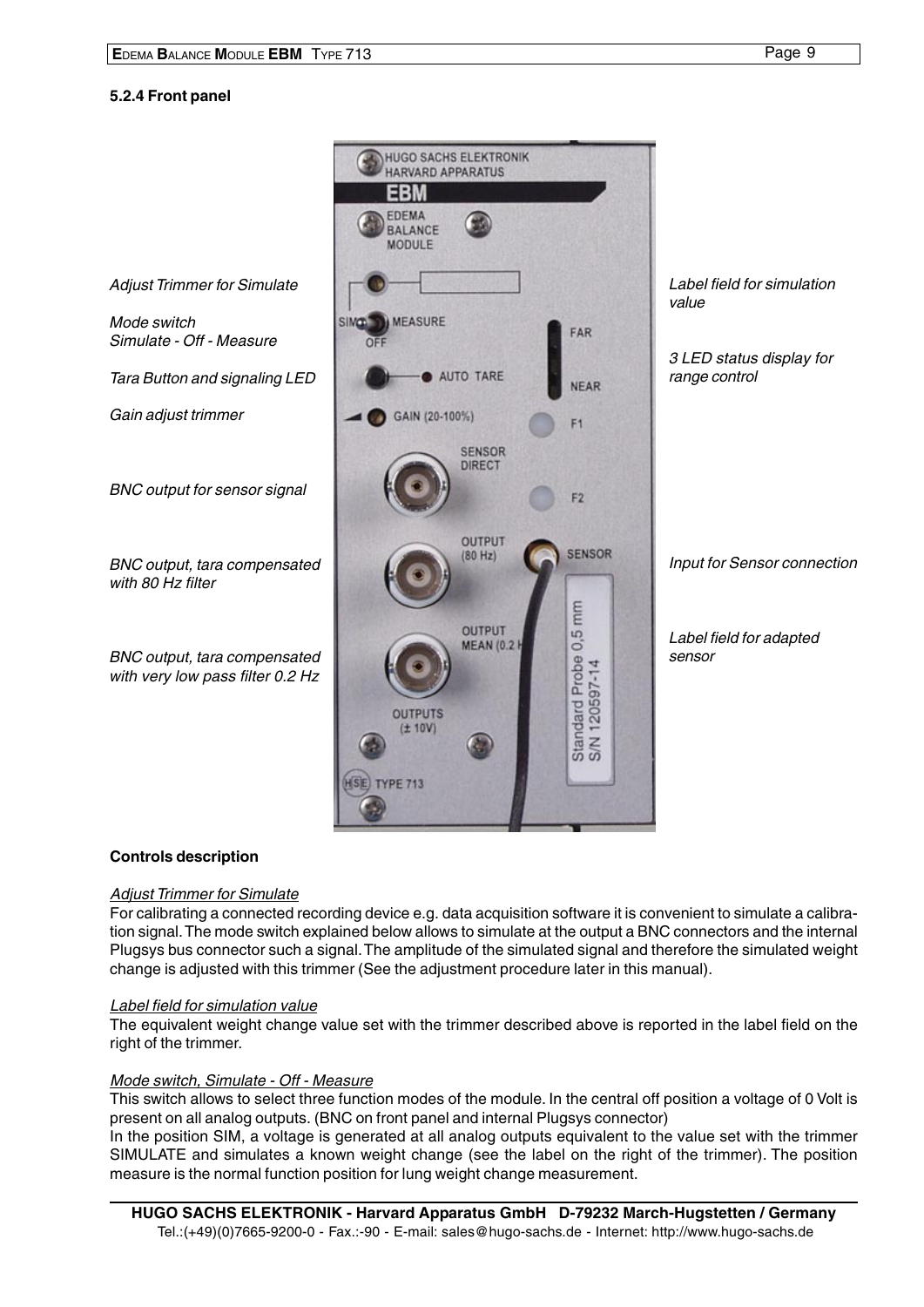## Tara Button and signaling LED

When the lung is attached on the sensor, the output voltage shows the absolute lung weight with the cannulae. As the lung weight changes we want to measure are very small compared to the absolute lung weight it is essential to compensate for the absolute lung weight. This is realized by an electronic compensation circuit. To do so the button TARA is pressed until the LED on the right of the button lights up. When the LED goes off the tare is compensated (see later description on faults if the LED is blinking)

### Gain adiust trimmer

The sensor presents a sensitivity of about 2 Volt at the BNC output sensor signal for 1 g weight change. For a better adaptation on the data acquisition system resolution it my be required to increase the gain for a better resolution. With this trimmer the gain can be set in the range of 20 to 100 or (about 2 Volt to 10 Volt per 1.0 g weight change)

## BNC output for sensor signal

This is the direct analog output of the sensor amplifier without any compensation of TARA and with no low pass filter. The gain adjustment has also no influence on that output. The absolute range for that output is about xxx to yyy g (0 - 10 Volt)

## BNC output, tara compensated with 80 Hz filter

This output is tara compensated, the gain is applied, the frequency response is 80 Hz. It is recommended to use it if fast weight changes are to be recorded by having in mind that it is more sensitive to artifacts.

#### BNC output, tara compensated with very low pass filter 0.2 Hz

Same as above except the very strong low pass filter of 0.2 Hz. This is the recommended output to use for recording. As the weight changes by edema are very slow processes tis output can easily follow the weight changes by reducing the effect of most of the artifacts due to vibrations of pumps and others. Marker field for simulation value

## 3 LED display for range control

The 3 LED display is an indicator of the sensor. It gives the information if the measurement system is off range, close to the range limits, or in the range.

The LED near can be red or blue, red means the sensor is off limit (too little weight on the sensor) or close to the limit (just enough weight)

The central LED lights green when the weight is in the measurement range

The LED far can also be red or blue. Blue means that we are coming close to the maximum weight possible, Red means that the weight is too high and we are out of the measurement range of the sensor.

#### Input for Sensor connection

Connector for the Sensor, the cable is flexible and must not be shorted in any way, the sensor adaptation would go wrong. To connect the sensor just plug in the connector, there is no lock feature on. To disconnect, pull the plug.

#### Label field for adapted sensor

As the sensor and the amplifier are adapted, the sensor can not just be exchanged. To be sure you use the right sensor, the sensor serial number is reported in that label field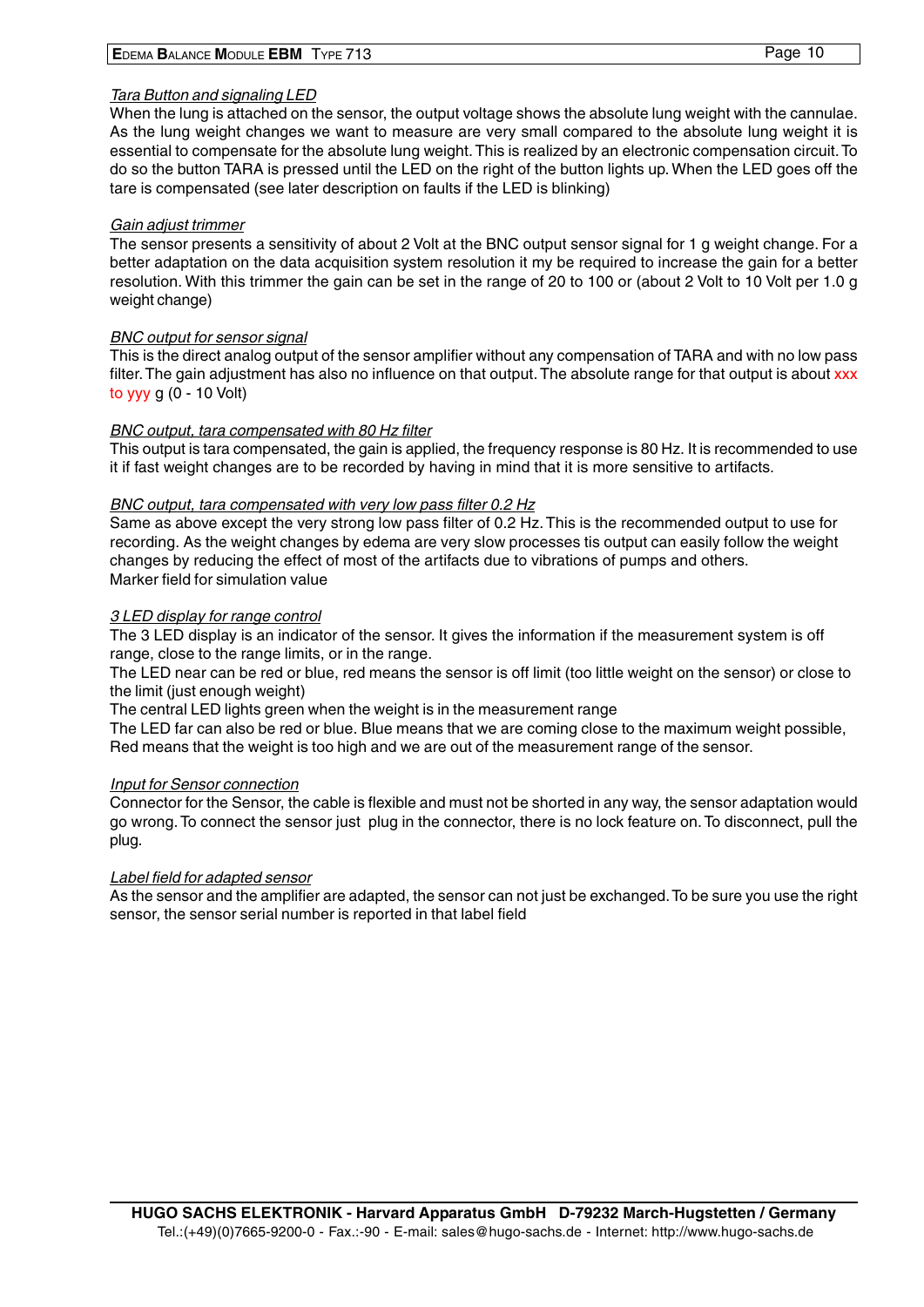# <span id="page-10-0"></span>**6. Assembling the measurement system**

#### **6.1 Installing the sensor head on the IPL2 Sytem**



*IPL2 with standard Cover*

The EBM sensor is part of the lid which replaces the standard lid. There are several parts mounted on the standard lid which must be transferred to the lid with weight sensor. To do so the standard lid is removed from the IPL2 by opening the two lid fixing clamps and moving the cannulae and their fixation out of the cover. Don't forget to remove first of all the Pneumotachograph. The procedure to remove the lid is the same as for the surgical preparation.

For exchanging the different parts from standard lid to the lid with weight sensor, follow the procedure described below.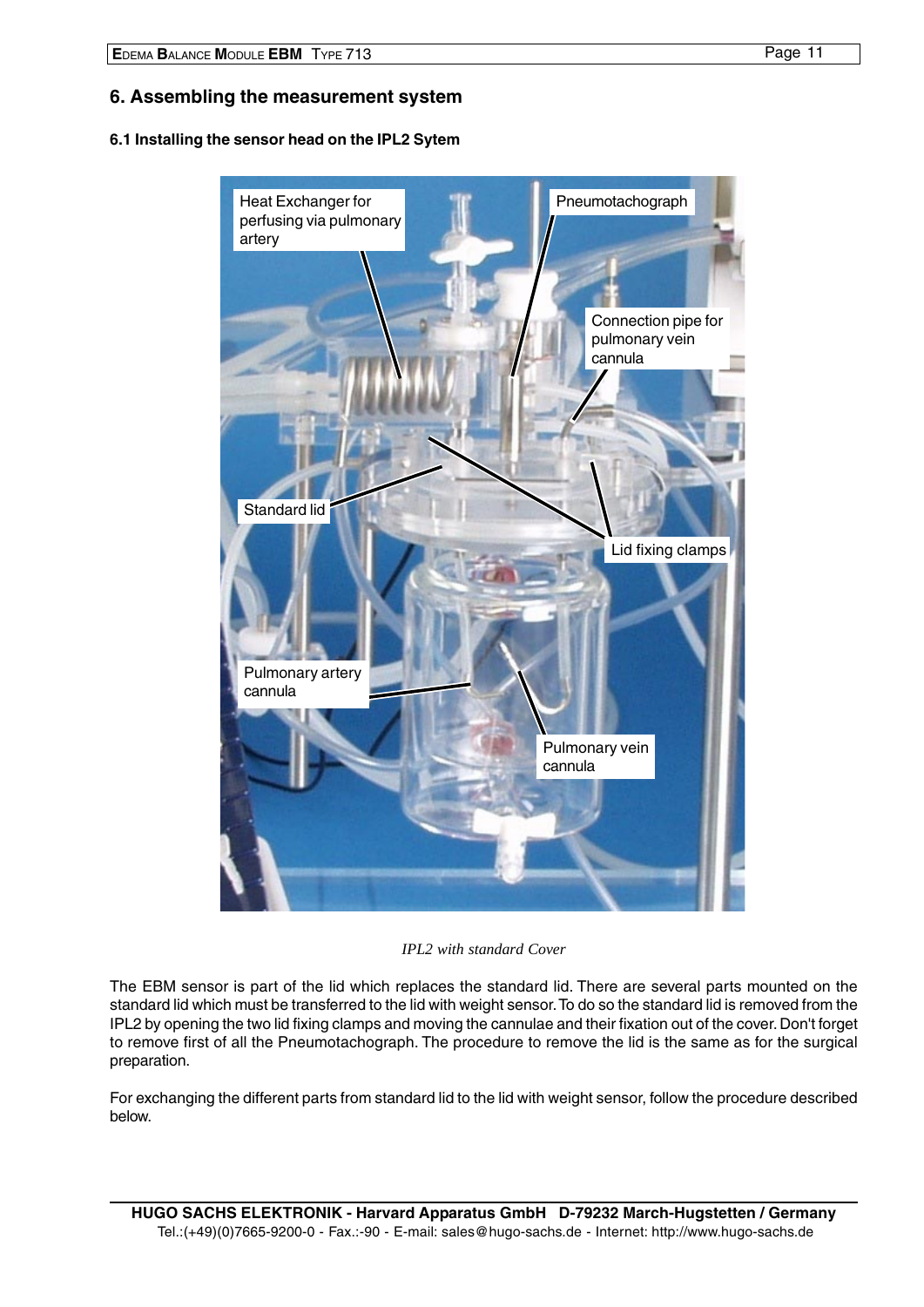

*Standard Lid as removed from the IPL2 First remove the perfusion cannulae*







The heat exchanger with the connection tube for the pulmonary artery perfusion cannula as well as the connection pipe for the venous outflow pass through the lid and are sealed and maintained in place by two sealing gaskets. Rotate both counterclockwise to release and pull out the heat exchanger and the connecting pipe as seen above.

By removing the heat exchanger see how the positioning slide fits on the holding rod.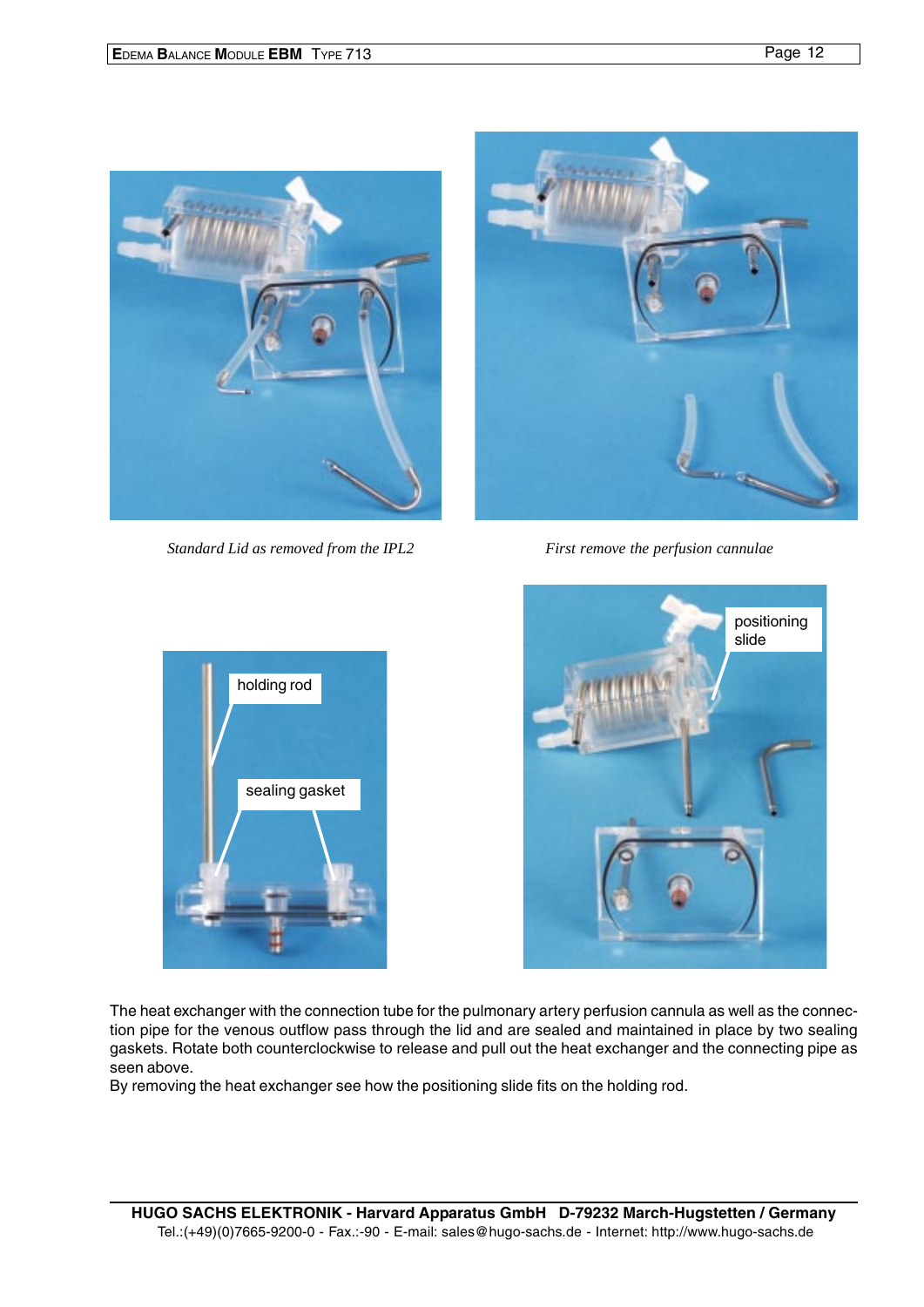

Now mount the parts on the lid with the weight sensor. First open the sealing gaskets by rotating them counterclockwise. Place the heat exchanger by passing the connection tube through the sealing gasket and be sure the positioning rod is place in the positioning slide. Install the venous outflow pipe also passing through the sealing gasket. Thigh the sealing gaskets and attach the perfusion cannulae. The finished mounted lid should look like the picture below.



**HUGO SACHS ELEKTRONIK - Harvard Apparatus GmbH D-79232 March-Hugstetten / Germany** Tel.:(+49)(0)7665-9200-0 - Fax.:-90 - E-mail: sales@hugo-sachs.de - Internet: http://www.hugo-sachs.de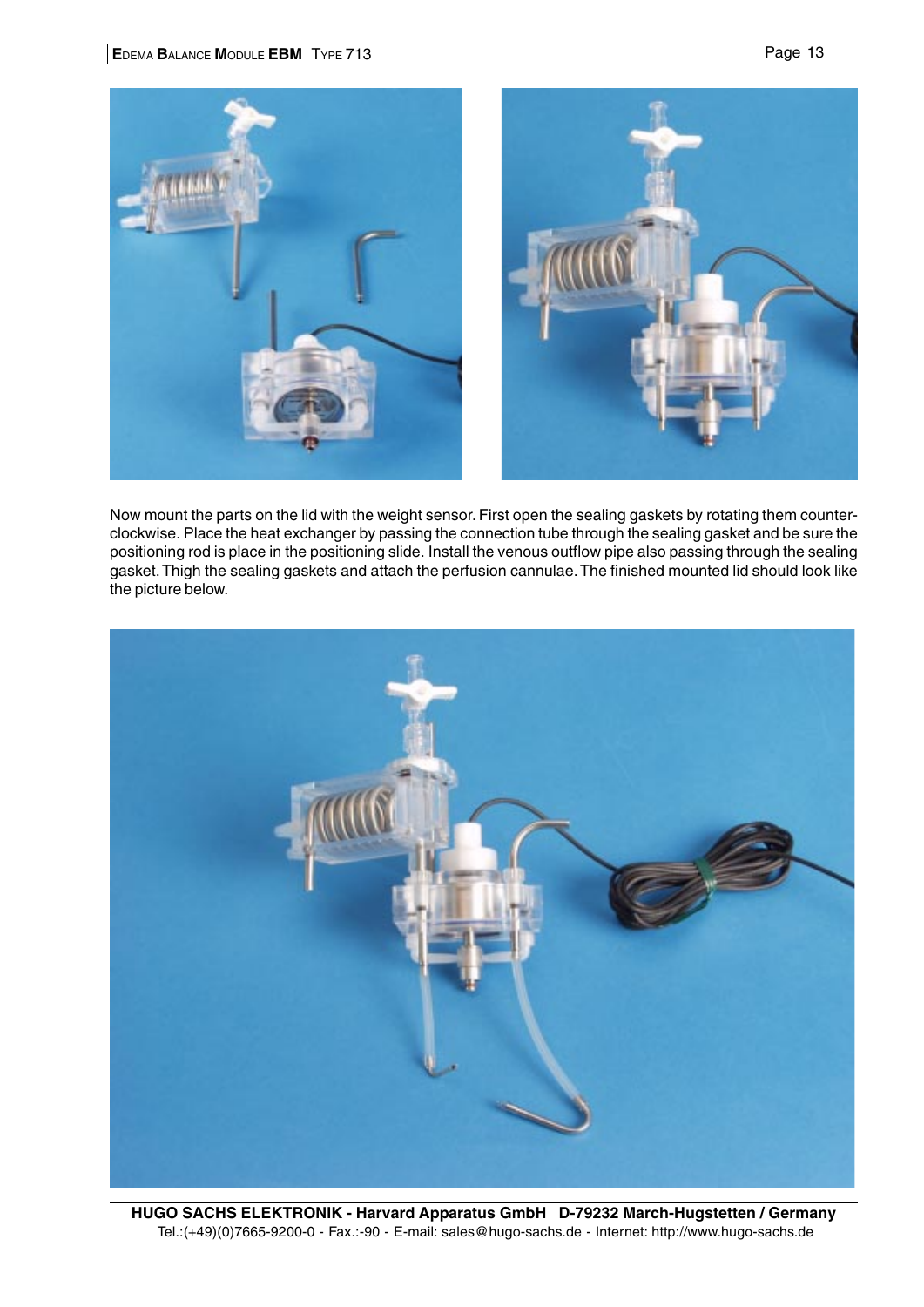#### <span id="page-13-0"></span>**6.2 Connecting the Sensor and the DAQ system**

#### **6.2.1 Sensor connection to the module**

The connecting cable is fix mounted on the sensor side. It is equipped with a special connector fitting to the dedicated socket labeled "SENSOR" on the front panel.



To connect just firmly press the connector into the socket. There is no securing system. To disconnect pull on the connector to move the connector out of the socket. Take care to pull on the connector and not on the cable, that may injure the connection of the cable inside the connector.

#### **6.2.2 Signal output connection for DAQ**

There are three signals available fro recording.

- the sensor signal
- the tare compensated with 80 Hz filter
- the tare compensated with very low pass filter 0.2 Hz

All three signals are available on the Plugsys bus if the jumpers have been installed properly on the module during installation.

They are also available on BNC sockets on the front panel to be connected to any DAQ hardware. These hardware mainly have a BNC input for the Analog digital converter.

#### **6.2.3 Signal output description**

#### **Output "Sensor Signal"**

This output signal is of the sensor measurement unit without any corrections for tare or filtering. This output is also not affected by the gain adjustment. It is in the range of 0 to 10 V. It is combined with the 3 LED display giving basic information on the status. For a good measurement, this output signal should be during measurement in the range of 2 - 8 V. It is the case when the status LED is on green. For regular use of the sensor in combination with an IPL2, there is no need to record that signal continuously as the LED status normally gives enough information on the validity of the measurement.

#### **Output "OUTPUT (80 Hz)"**

This output signal is affected by the gain setting as well as by the tare and has a low pass filter of 80 Hz. It is the sensor signal corrected by the tare (weight when the TARA button was pressed) and multiplied by the gain set on the gain trimmer. This signal should be recorded if fast weight changes are expected e.g. by dual occlusion application. The voltage range is -10 to +10 V

#### **Output "OUTPUT MEAN (0.2 Hz)"**

This output signal is affected by the gain setting as well as by the tare and has a strong low pass filter of 0.2 Hz. It is the sensor signal corrected by the tare (weight when the TARA button was pressed) and multiplied by the gain set on the gain trimmer. This signal should be recorded if only slow long term weight changes are expected e.g. to follow edema formation. The voltage range is -10 to +10 V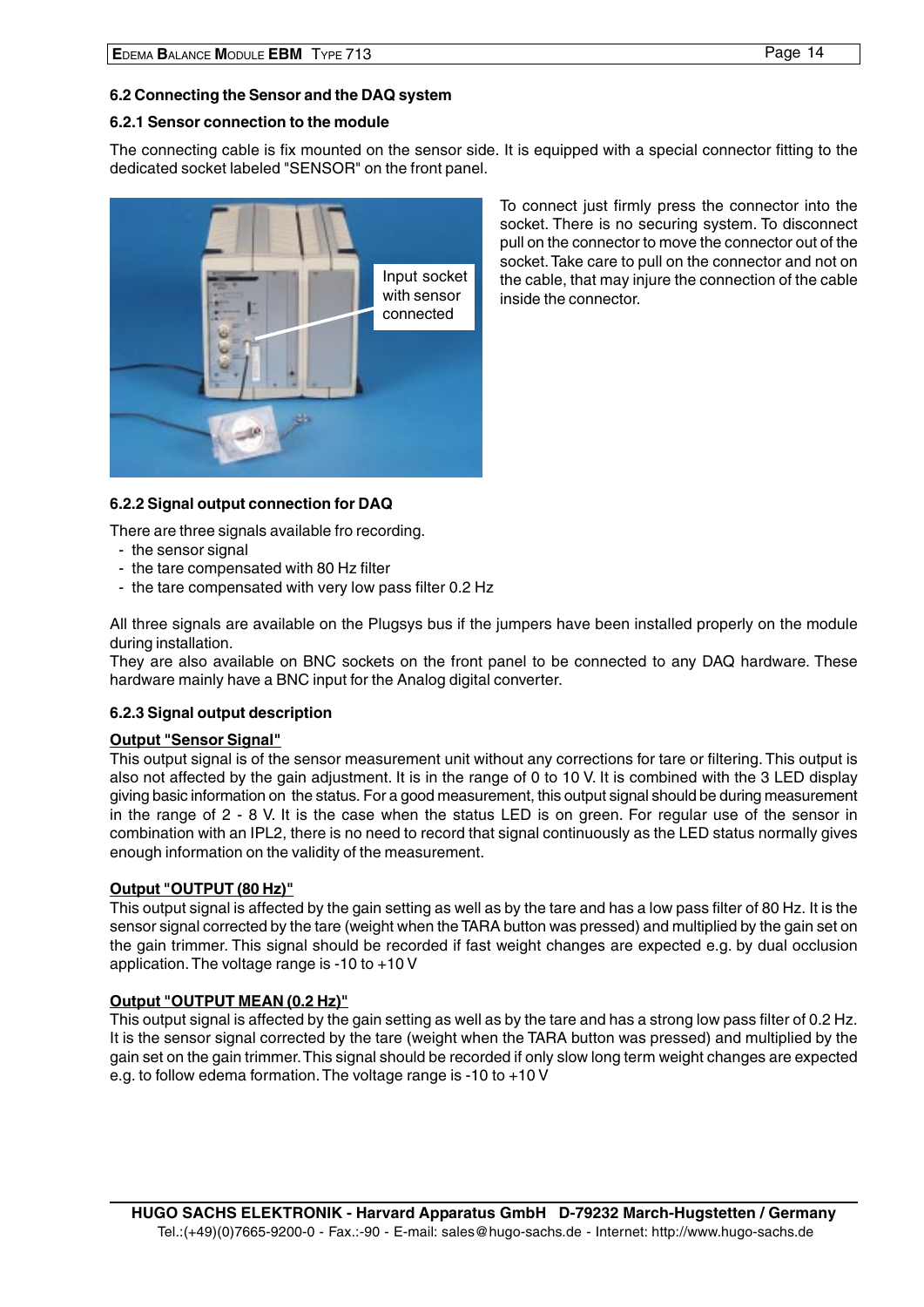<span id="page-14-0"></span>After the lid is prepared and all connections are realized, the Plugsys case is switched on. The transducer does not require time to warm up and get stable but we would still recommend to wait about 5 minutes before using the unit and calibrating the system.

# **7.1 Calibration of the recording system**

The EBM system is delivered factory calibrated. The calibration value can be read from the label on the front panel next to the trimmer "SIMULATE". We assume that either "OUTPUT (80 Hz)" or / and "OUTPUT MEAN (0.2 Hz) is used for recording

The recording system can be either a standard measurement unit like an oscilloscope, a digital voltmeter or a data acquisition system.

Most of the data acquisition systems require to read in two calibration values. By having the mode switch in position "OFF" the output voltage is 0 V which is identical to a weight of 0 g that signal is read in as the first calibration point. Following that the mode switch is set in position "SIM", here we simulate a weight change of the value mentioned on the label (mainly 1000 mg). The output voltage is depending on the gain set and can be read in to be the equivalent signal for the second calibration point.

# **7.2 Setting the gain**

The gain setting is used to optimize the resolution of the recording. To adjust the gain you must have connect to one of the outputs (80 Hz) or (0.2 Hz) a Voltmeter or a DAQ system allowing to measure voltage. You must also know the input voltage range of you DAQ system and the weight changes you expect to record. To get the best resolution of a measurement system with DAQ it is important to use a maximum the input range.

Procedure to set the gain:

Example 1: rat lung with a weight change of less than 5 g maximum. The DAQ input range is -10 to +10 V

- Set the mode switch on "OFF"
- Check that the voltmeter or DAQ read 0 V
- Set the mode switch on "SIM" if factory set it is 1 g
- Set the trimmer "GAIN" using the provided screwdriver so you read a voltage of 2 V
- Your measurement range is now -5 to +5 g

Example 2: mouse lung with a weight change of less than 1 g maximum. The DAQ input range is 0 to 5 V

- Set the mode switch on "OFF"
- Check that the voltmeter or DAQ read 0 V
- Set the mode switch on "SIM" if factory set it is 1 g
- Set the trimmer "GAIN" using the provided screwdriver so you read a voltage of 5 V
- Your measurement range is now 0 to  $+1$  g

## **7.3 Changing the calibration or recalibrating**

It may make sense to verify the calibration from time to time and correct it if necessary. Before recalibrate it, it must be clear that only small differences should appear. The sensor is very stable and there should not be any larger drifts, if that is the case it makes sense to send the sensor and the module back to factory for verification. The factory calibration is 1000 mg. You may want to change it to a larger or smaller weight depending on the lung weight changes you expect, to make the calibration closer to the measurement value.



Make sure you have connected on the output (80 Hz) or (0.2 Hz) a voltmeter or a DAQ system showing voltage and the mode switch is in position "MEASURE".

For changing the calibration or recalibrating, we supply a special tracheal cannula dummy with hook.

- Attach that part is placed in place of the trachea cannula. The green status LED should be on
- Hit the "TARA" button (maintain it pressed until the red LED lights up and release the button and wait until the LED is off)
- The voltmeter or DAQ system should read 0 V +/- 10 mV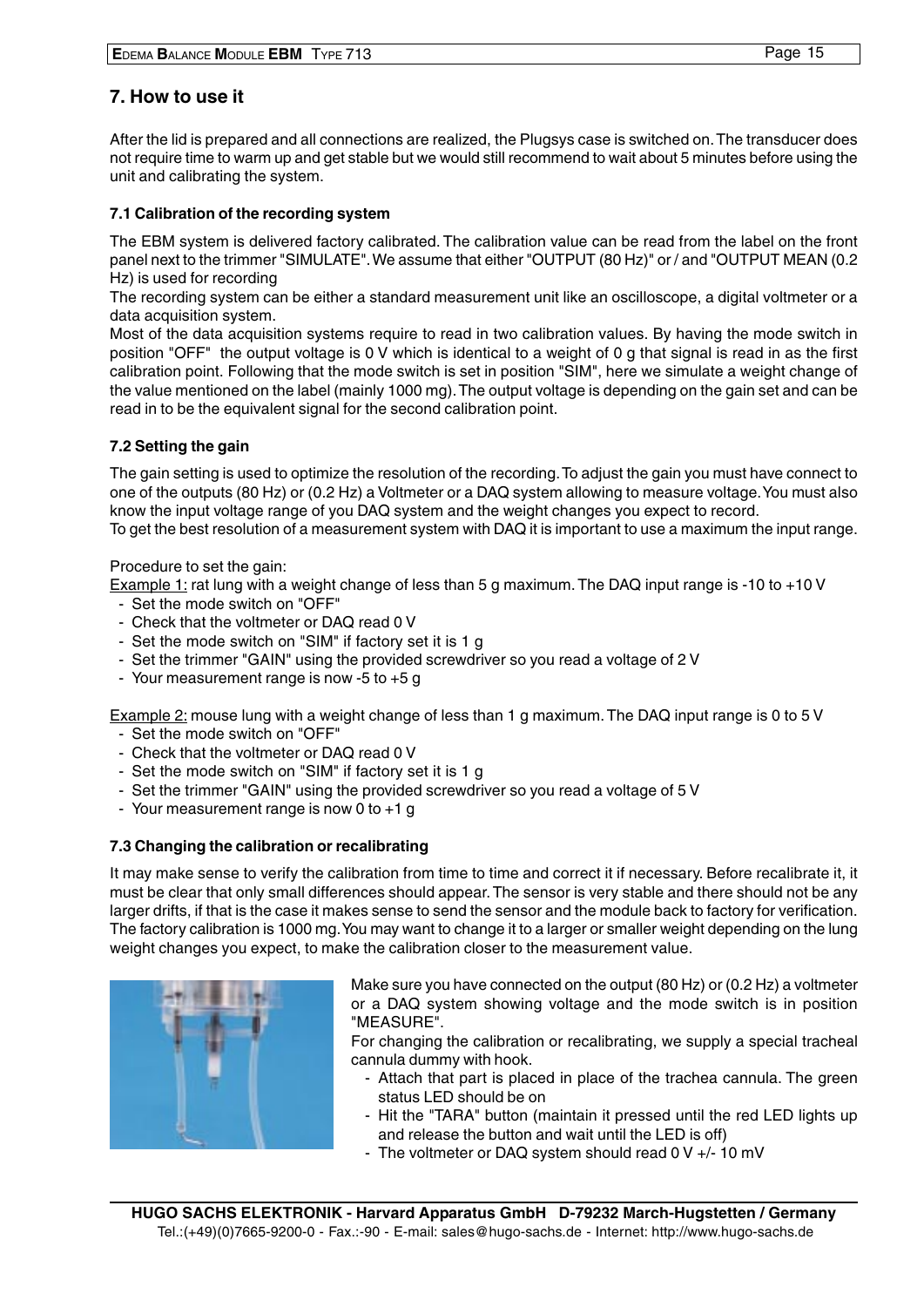<span id="page-15-0"></span>

- Attach now a known weight on the hook (we deliver a 1 g weight with the system)
- Check the voltage on the voltmeter or the DAQ system. It must be less than 10 V
- Remember the voltage value
- Move the mode switch in position "SIM", adjust the trimmer on top of the mode switch using the screwdriver to read the same voltage as before
- If required changes the value shown on the label window for the weight used for this procedure

#### Attention:

If with the weight on the voltage is more than 10 V, the gain must be reduced

## **7.4 Starting an experiment**

The lung is attached using the same procedure as with the standard lid and transferred to the IPL2 system. See an example below.

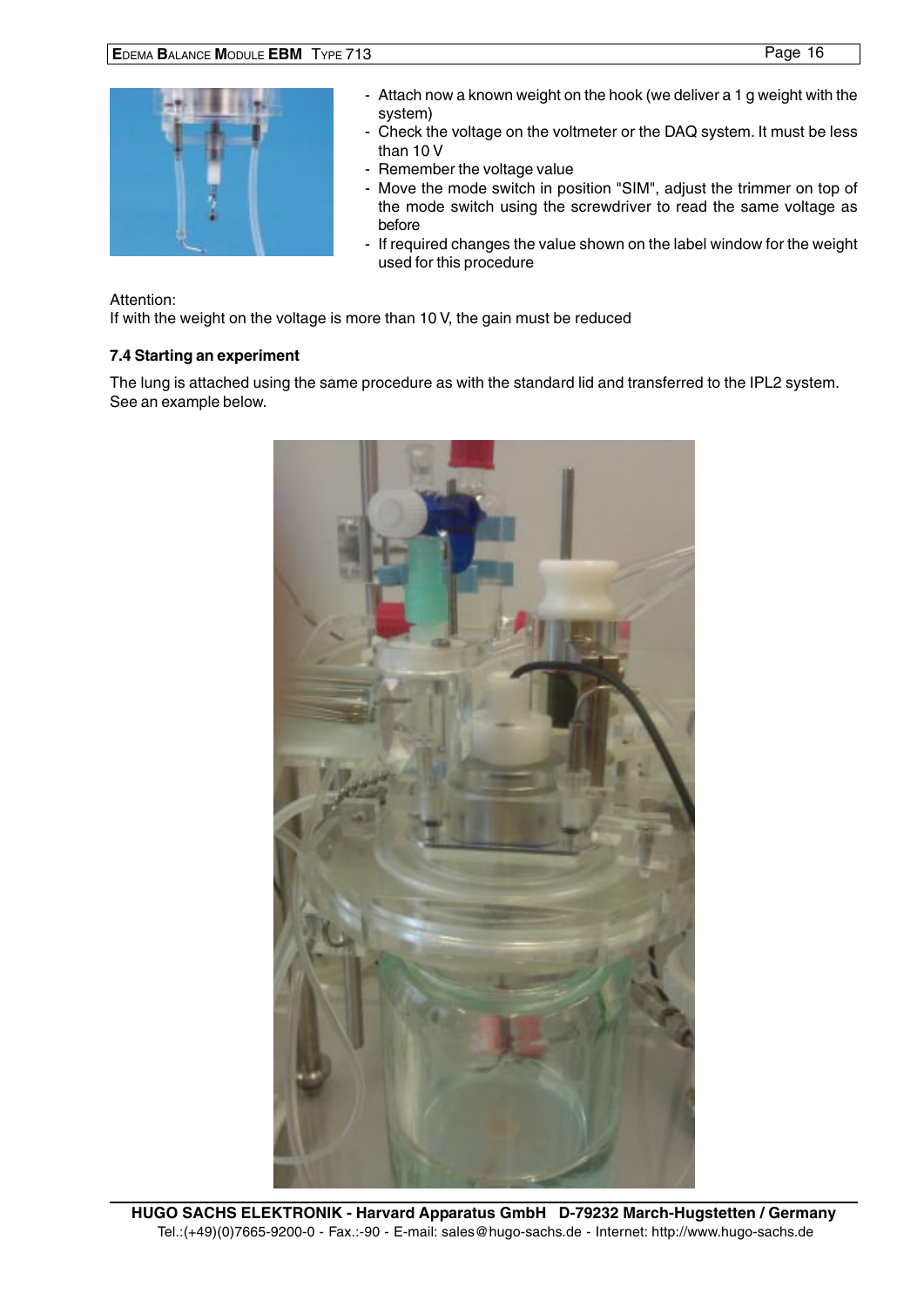- <span id="page-16-0"></span>- Ventilation and perfusion are on at experimental baseline settings.
- Verify that the lung and the venous outflow cannula are not touching the thoracic chamber, if it is the case try to lift the lung by inserting the tracheal cannula deeper into the trachea. Move the venous outflow cannula up or down, rotate it until it does no longer touch the thoracic chamber. Remember that in case of Edema formation the lung gains weight and may be stretched and get longer. Be sure to have enough space between the lung and the bottom of the thoracic chamber.
- Be sure the status LED is green
- After a few minutes press the button "TARA" until the LED on the right of the button goes on. Release the button. The LED should go off after a few seconds, the initial weight of the lung has been compensated and the weight should show 0 g. If the LED is flashing see in section 10
- If during the experiment the status LED gets red, the sensor is out of his range and the measured values are no longer valid.
- If there is a leak and perfusate slowly runs out into the thoracic chamber during the experiment, continuously verify that the lung is not touching the liquid in the bottom of the thoracic chamber. If so at the beginning, the surface tension mimics a lung weight increase and after a while the lung is floating what mimics a lung weight loss. Always remove liquid from the thoracic chamber before it touches the lung.

#### **7.5 Aerosol applications**

Later.....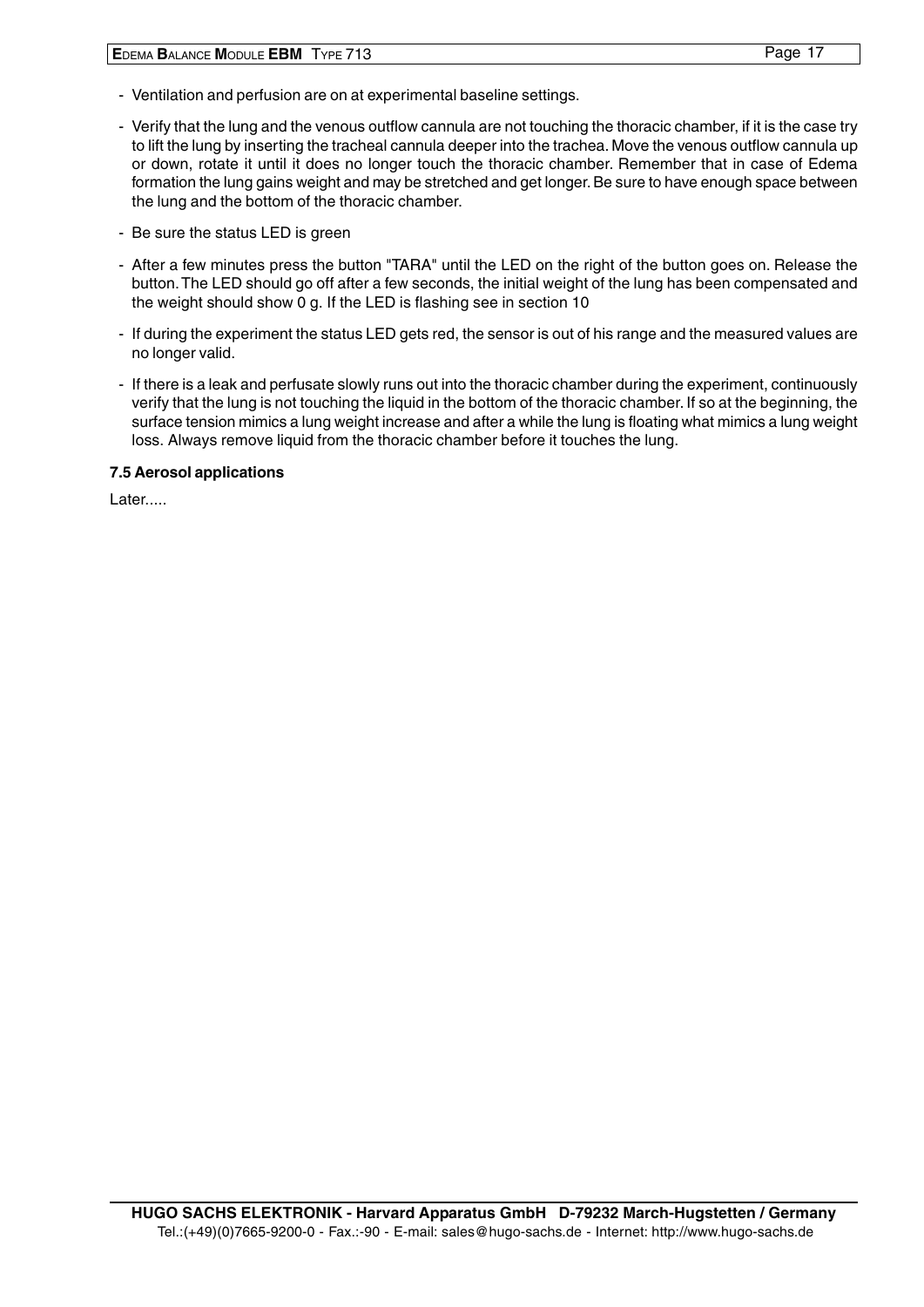# <span id="page-17-0"></span>**8. Cleaning the system**

#### **8.1 EBM Sensor**

The sensor housing is made of Plexiglas, never use ethanol or any ehtanol containing agent for cleaning. We recommend to use a moist towel. Take care on the connector it should remain dry

#### **8.2 EBM Plugsys module**

To clean the EBM module we recommend to use a moist towel. Take care on all connectors and switches. All these parts should remain dry. Do not use any corrosive agent.

## **9. Maintenance and servicing**

There is no special maintenance or service required. The EBM may be returned to the factory if a special transducer requires adaptation.

## **10. Faults, causes and remedies**

#### **Status LED NEAR lights red**

The weight you want to measure is out of the available sensor range, too light

Check for:

Attach the special tracheal cannula dummy with hook in place of the lung, what is the LED color ?

- Still red, your sensor is defective. Contact the manufacturer
- Green, your lung is definitely too light and can not be used with the system. Contact the manufacturer

#### **Status LED FAR lights red**

The weight you want to measure is out of the available sensor range, too heavy

Check for:

Change to positive pressure ventilation and remove the thoracic chamber, what is the LED color ?

- Still red, your lung is definitely too heavy and can not be used with the system. Contact the manufacturer
- Blue, your lung was touching the bottom of the thoracic chamber or the venous cannula was touching the chamber wall, try to correct. But if corrected you must be aware that you are measuring in the upper 80% of the measurement range
- Green, your lung was touching the bottom of the thoracic chamber or the venous cannula was touching the chamber wall, try to correct.

Be sure that by mounting the thoracic chamber, the color does not change

#### **Status LED FAR lights blue**

The weight you want to measure is near the boundary of the available sensor range, may be too heavy

#### Check for:

Change to positive pressure ventilation and remove the thoracic chamber, what is the LED color ?

- Still blue, you must be aware that you are measuring in the upper 80% of the measurement range
- Green, your lung was touching the bottom of the thoracic chamber or the venous cannula was touching the chamber wall, try to correct.

Be sure that by mounting the thoracic chamber, the color does not change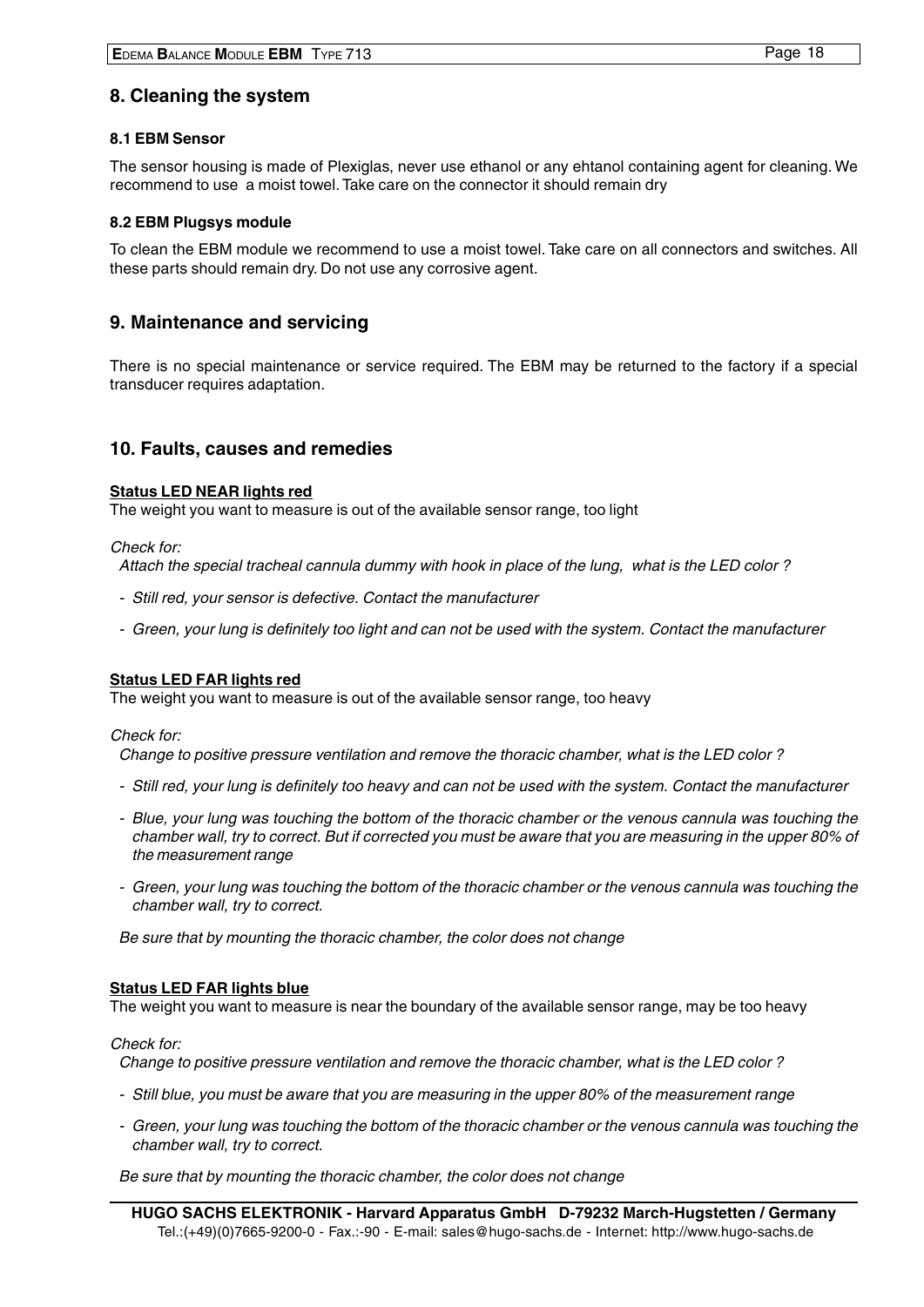#### <span id="page-18-0"></span>**LED "AUTO TARA" is blinking**

By pressing the "Auto Tara" button, the LED lights is blinking

Check for:

The mode switch must be in position "MEASURE"

By pressing the "Auto Tara" button, the LED goes on but is blinking after a few seconds. The auto tara system can not compensate for the initial lung weight.

Check for:

The status LED NEAR or FAR is blue or red, the lung weight is too light (near) or too heavy (far). Contact the manufacturer

# **11. Technical caracteristics**

- Transducer measurement range 0 to 30 g
- Mechanical zero set at 2 g
- Frequency response of the sensor system, output Sensor direct 1000 Hz
- Auto tara compensation 20 80 % of the measurement range (6 to 24 g)
- Gain x2 to x100.
- Power consumption ????